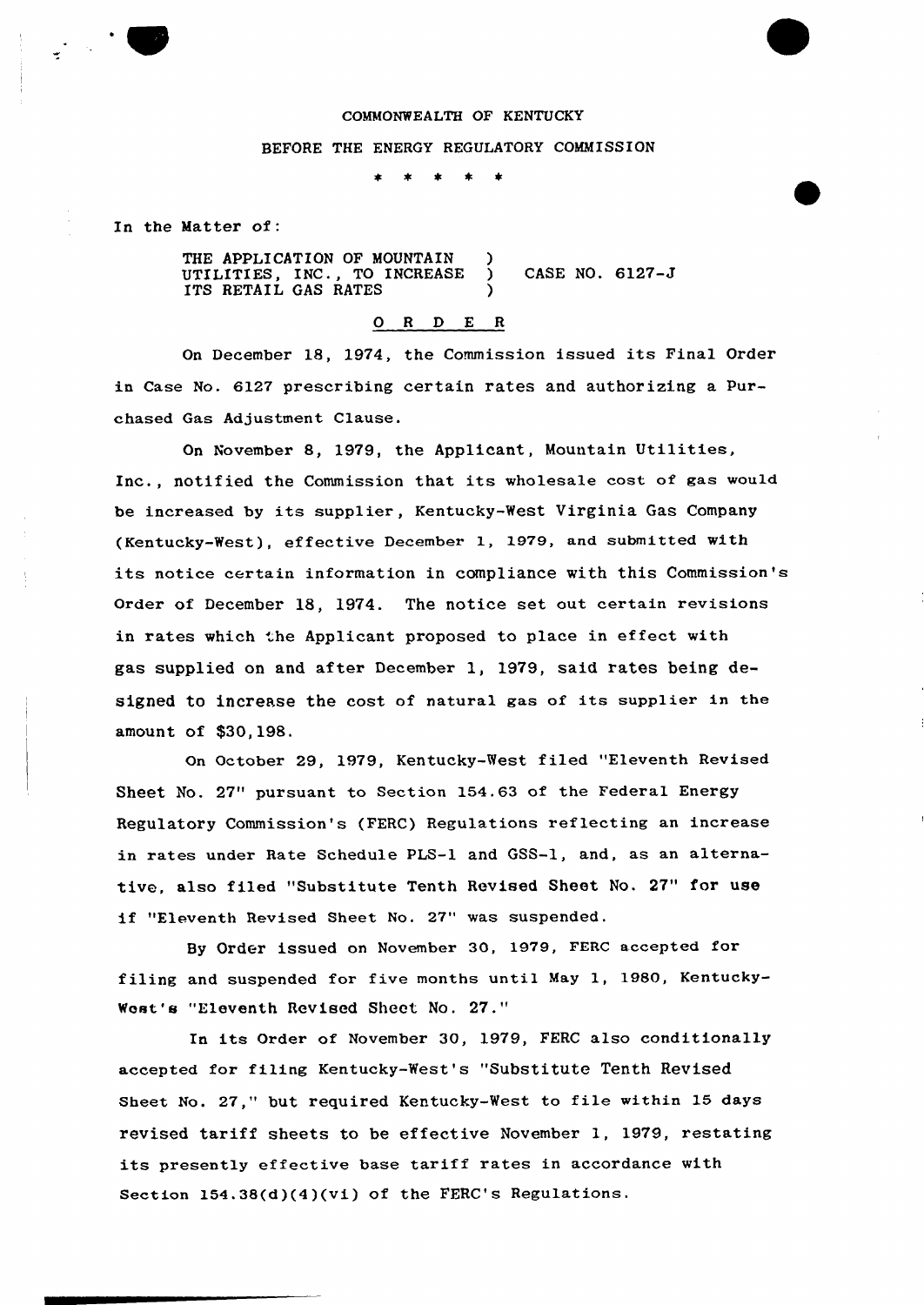On December 14, 1979, Kentucky-West, in accordance with the above mentioned Order, filed with the FERC "Third Substitute Tenth Revised Sheet No. 27," to be effective November 1, 1979.

The Commission after consideration of the information filed by the Applicant in this matter and being fully advised is of the opinion and finds:

(1) That the Energy Regulatory Commissicn is being asked to approve a price increase already approved by the Federal Energy Regulatory Commission when it granted the Applicant's supplier, Kentucky-West Virginia Gas Company, a wholesale gas cost increase. We are of the opinion that failure to allow this increase to be passed through to its retail consumers on a timely basis would be unfair and unjust to the Company and would ultimately result in higher rates to their consumers in any event. The Commission has (in writing) indicated its opposition to the procedures and regulations used by the Federal agency in approving these supplier increases since 1975. We continue to be opposed and are continuing to seek alternative ways to overcome the regulatory inequities which have such a direct impact on the retail consumers.

(2) That the Applicant's supplier, Kentucky-West, has filed for increased rates to become effective November 1, 1979.

(3) That the application filed November 8, 1979, reflected Kentucky-West's rates as filed with the FERC on December 14, 1979, at Docket No. RP80-7, to be ef fective November 1, 1979.

(4) That the magnitude of this filing exposes the Applicant to substantial under-recovery of its gas cost if the rates are not implemented in a timely manner.

(5) That the Commission should waive its policy of requiring evidence of FERC acceptance in this case and allow the Applicant to place into effect subject to refund the rates set out in Appendix  $"A"$ .

(6) That the Applicant's adjustment in rates under the Purchased Gas Adjustment provisions approved by the Commission in its Order in Case No. 6127, dated December 18, 1974, is fair, just and reasonable and in the public interest and should be effective

 $-2-$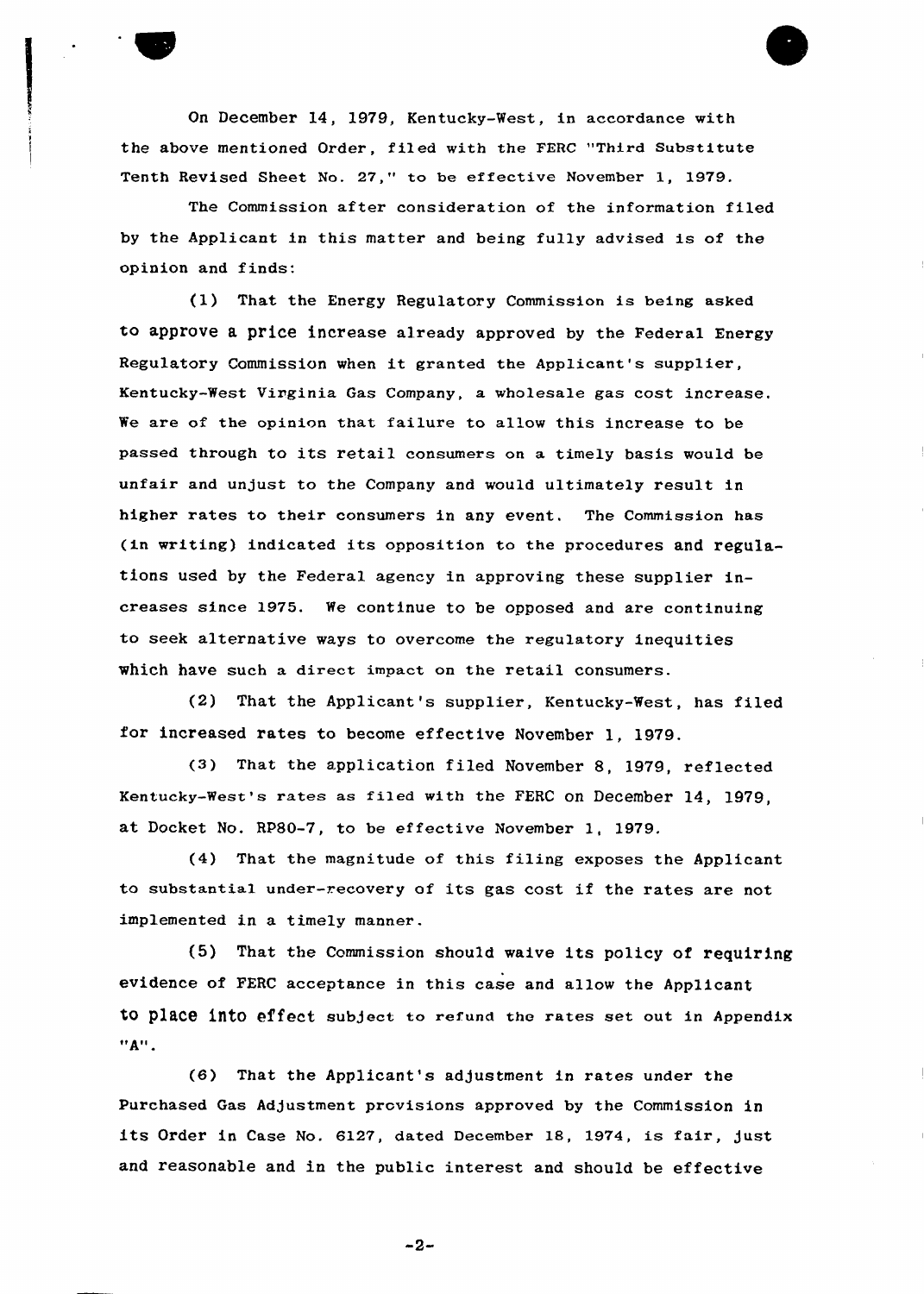with gas supplied on and after the date the increased cost of wholesale gas becomes effective.

IT IS THEREFORE ORDERED that the Purchased Gas Adjustment sought by the Applicant as set out in Appendix "A" attached hereto and made a part hereof, be and the same, is hereby approved to be effective subject to refund with gas supplied on and after the date the increased cost of wholesale gas becomes effective.

IT IS FURTHER ORDERED that for the purpose of the future Application of the Purchased Gas Adjustment Clause of Applicant the Base Rate for purchased gas shall be:

# Commodity

Kentucky-West Virginia Gas Company 1.1978\$/dth

IT IS FURTHER ORDERED that Mountain Utilities, Inc., shall maintain its records in such manner as will enable it, or the Commission, or any of its customers, to detexmine the amounts to be refunded and to whom due in the event a refund is ordered by the Commission.

IT IS FURTHER ORDERED that within thirty (30) days after the date of this Order, Applicant shall file with this Commission its revised tariff sheets setting out the rates approved herein.

IT IS FURTHER ORDERED that the information furnished this Commission by Applicant on November 8, 1979, constitutes full compliance with the Commission's requirements and Order in Case No. 6127, and any other information ordinarily required to be filed under the Commission's regulations is hereby waived.

> Done at Frankfoxt, Kentucky, this 17th day of January, 1980. ENERGY REGULATORY COMMISSION

Kome dy

ATTEST:

**Secretary**